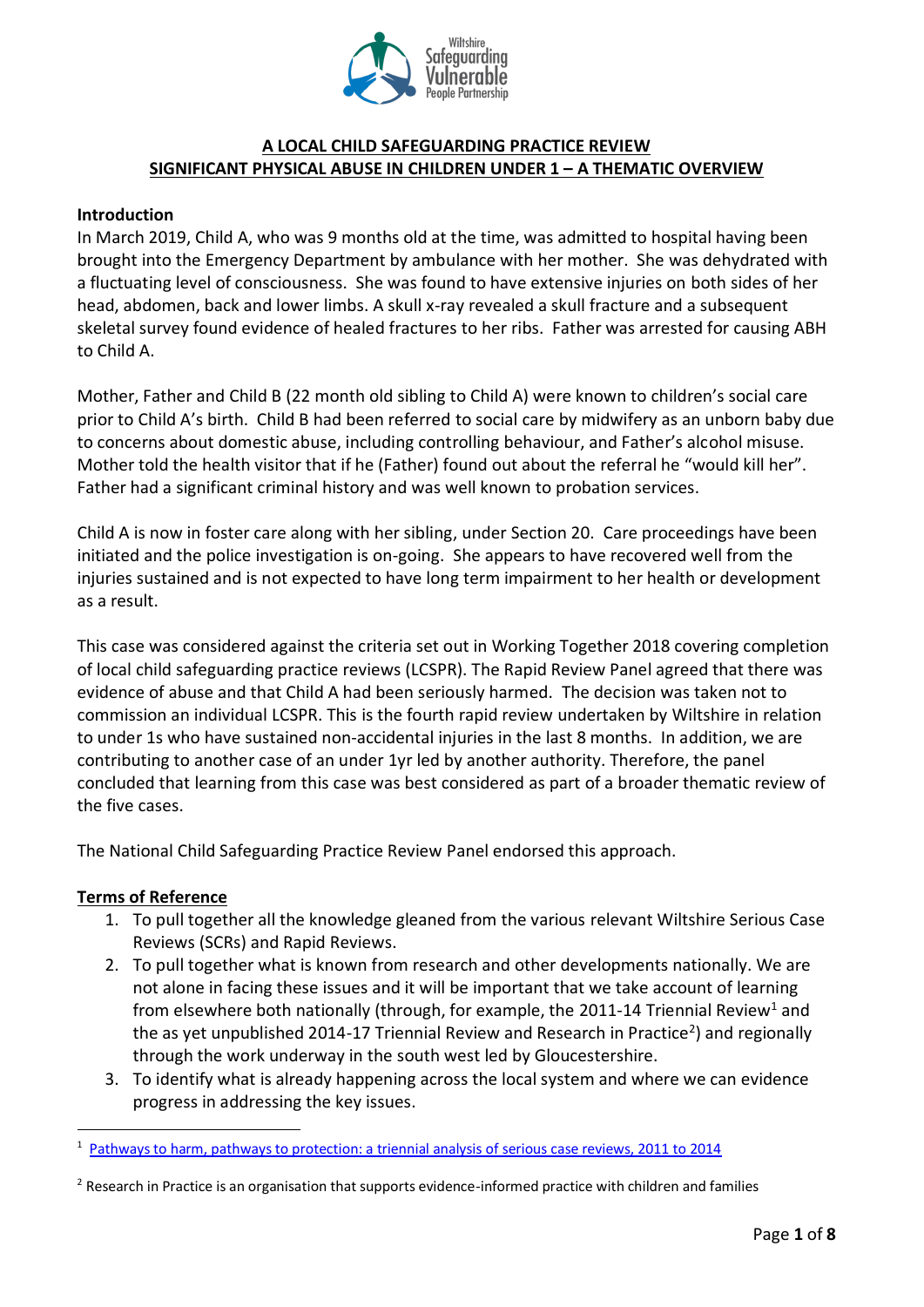This report is divided into two key sections. Firstly, what do we know both nationally and locally about the prevalence, risk factors and circumstances of children under 1 year who suffer significant or fatal physical injuries. This is a relatively short section – the risks to these children have been well documented in the past and from both national sources and from our local experiences there are no factors emerging that are not already well-known to the safeguarding system.

Secondly, and this is a somewhat longer section, what are the system and practice challenges and required responses to those children and their families; and what improvements and changes are required if we can be more confident that we have collectively worked together to minimise those risk factors and reduced harm to babies.

### **Section1: What Do We Know**

### **National and Local Data**

From the 2011-14 Triennial Review, 41% of all SCRs involved a child under 1 and under 1s had the highest level of fatalities. In the forthcoming 2014-17 Triennial Review the picture is much the same - 42% of all SCRs where the child died were under 1yrs old and of those 82% were under 6 months. Just less than half relate to girls. Very often, for children who do survive, they face life-changing injuries and significant brain damage. Children under 1 yr. will tend to have the more serious injuries and a threefold mortality rate (as quoted in Sidebotham, Atkins and Hutton 'Changes in Violent Child Deaths in England and Wales 1974-2008' which showed children under 1yrs were three times more likely to die than those aged 1-14yr).

From my membership of the National Child Safeguarding Practice Review Panel, I am aware that in addition a significant number of children under 1yr are injured but those injuries are not considered serious enough to warrant an SCR or formal referral. It is reasonable to assume that it is only luck that differentiates those children from those who are more seriously injured or killed. The numbers involved in harm caused by physical abuse therefore are likely to be higher than quoted in the Triennial Review.

Information gathered by Gloucestershire Public Health highlights several important facts. The peak age of abusive head injury for children under 1 is 3.6 months, which coincides with their peak crying period. This is not proven as a causal relationship but clearly there is a connection worthy of note. Gloucestershire also identified that they are more likely to arrive at Accident and Emergency Departments by non-ambulance and there is an average of 8 hours delay between injury and presentation (as opposed to 1.8 hrs ordinarily).

In Wiltshire, since March 2014, 54% of all cases referred to the SCR Sub Group have related to injuries to and one death of children under 1yr. In that time, we have completed 3 SCRs and 5 Rapid Reviews related to this group. We are also currently contributing to an SCR led by another LSCB in relation to injuries to a child under 1.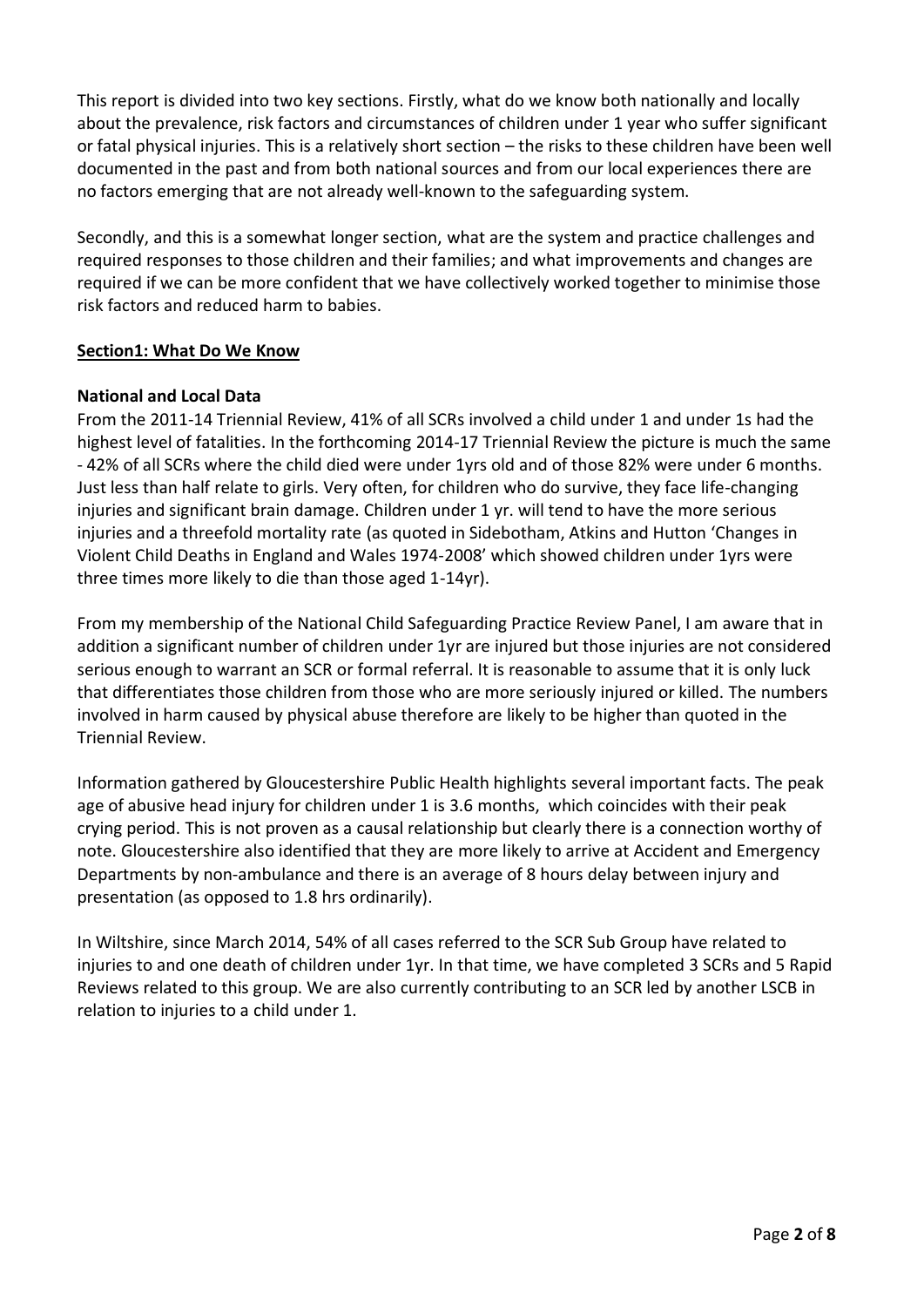Local data, below, illustrates the number of children under 1 in the social care system in Wiltshire.

| Data as at 31 March 2019              |                                      |      |                |
|---------------------------------------|--------------------------------------|------|----------------|
|                                       | <b>Under 1</b>                       | All  | <1 as % of all |
| Children looked after                 | 28                                   | 468  | 6%             |
| Child in need                         | 102                                  | 2096 | 5%             |
| Single Assessment                     | 543                                  | 4842 | 11%            |
| S47 completed                         | 119                                  | 1246 | 10%            |
| <b>Child Protection Plan - total</b>  | 52<br>(includes 20<br>unborn babies) | 406  | 13%            |
| CPP Category of abuse -Neglect        | 36                                   | 203  | 18%            |
| CPP Category of abuse Physical Abuse  | 5                                    | 45   | 11%            |
| CPP Category of abuse Emotional Abuse | 10                                   | 130  | 8%             |
| CPP Category of abuse Sexual Abuse    | $\mathbf{1}$                         | 28   | 4%             |

# **Circumstances of Parents/Carers**

The single biggest identified factor noted by the Triennial Review within SCRs is the mental health of the mother. In Wiltshire, all the recent SCRs have identified mother's mental health as a factor. Substance misuse and domestic abuse remain core issues and often they coincide: they were present in 3 out of the 5 recent local Rapid Reviews. Whilst the term 'toxic trio' is properly no longer in use, the interplay and coexistence between these issues need to remain uppermost in the minds of service commissioners and practitioners. In particular, the need to get beneath the surface in working with families remains a constant practice theme.

Again, from the Triennial Review, nationally in 30% of SCRs parents (usually fathers) have a record of violent crime: 70% of *known* perpetrators are male (it is often not possible to identify the abuser if both claim innocence). However, there is very little evidence of mothers' being the perpetrators of the physical abuse.

Parents are often young (under 21) and have had difficult childhoods – some will have been subject to children in need and/or child protection plans and some will have had periods in care. Others, although not always well explored in reviews, will have had exposure to what are known as 'adverse childhood experiences' (ACEs) or experienced trauma as children especially through loss and bereavement.

These are families who have either not engaged with or not be known to early help services and rarely have they followed a path of early help-children in need- child protection planning. Generally, the Triennial Reviews have concluded that children outside of the child protection system are more at risk of serious abuse or death than those within it and in Wiltshire, 3 of the 5 recent reviews were not known at point of incident to the social care system (although only 1 had never had any contact at all). Locally there is concern that cases are not subject to comprehensive early help assessments and can be closed too soon before real progress can be evidenced.

Poverty and deprivation are often features although rarely separately identified in reviews or research. Equally, it is not clear the extent to which poverty and deprivation are addressed as key features by practitioners. In addition, and even when this has not directly featured in recent reviews, in Wiltshire there is the added factor of rural poverty and isolation. The ability to access services, especially those which are traditionally office-based, the paucity of public transport links, the support that might be available in local networks, the protection offered by neighbours - these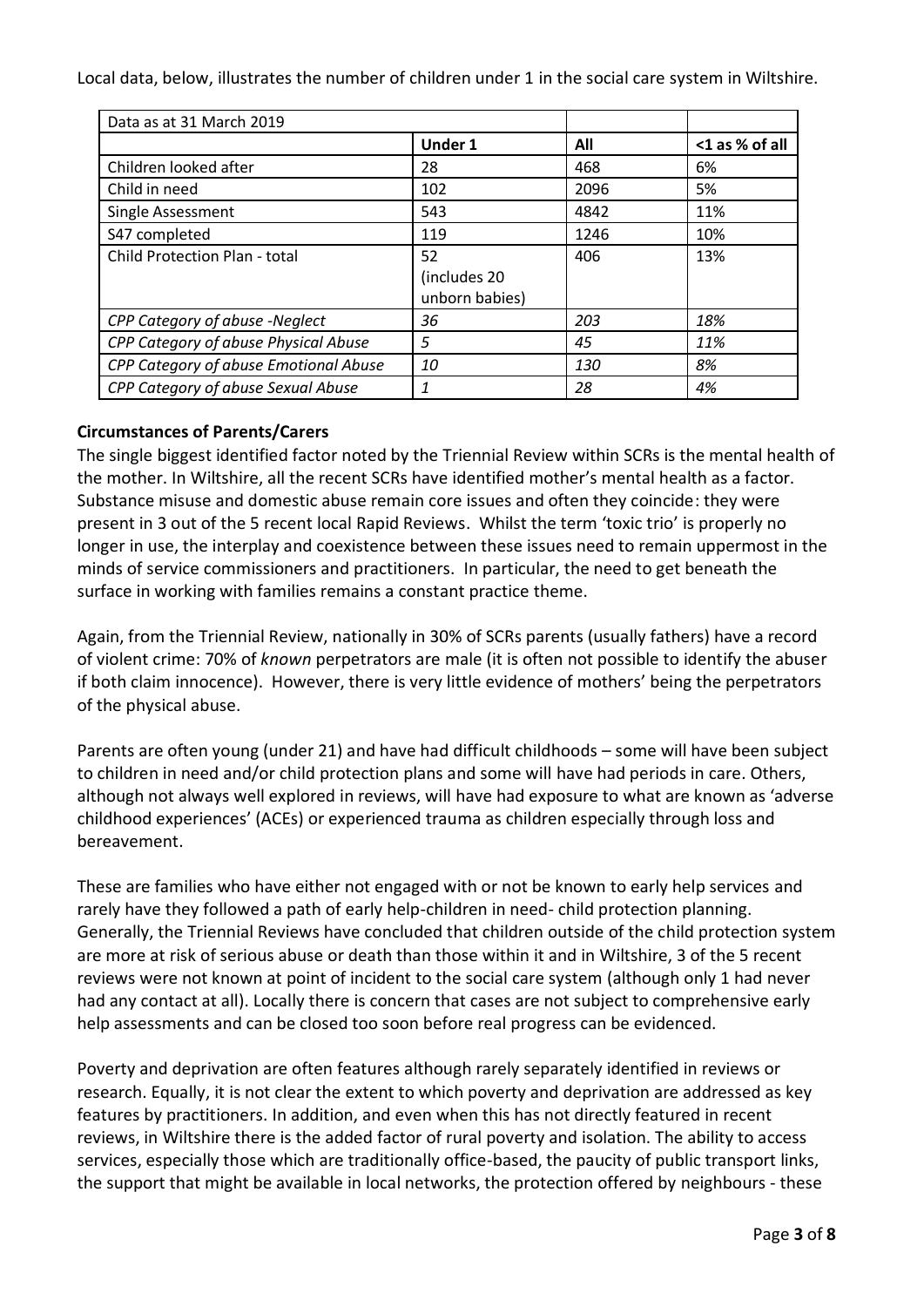and more are added features in a county like Wiltshire and which need to be separately and explicitly addressed in the commissioning and configuration of services.

# **Section 2: Challenges and Responses**

### **Early Help**

One of the workstreams within the Wiltshire Families and Children Transformation Programme (FACT) 3 is focussed on 'Best Start in Life' where many of the issues set out in this review should be addressed. In particular, the support currently being considered to offer parents facing baby sleeping difficulties, given the links earlier set out with peak ages of abuse.

More generally, these are cases which have been, or should have been, managed through early help provision. This raises key questions about identification, management and response to risk factors. Without developing an actuarial risk matrix, if we know young parents, those with poor experience of family life, those who have had criminal records for violence, those where mental health, domestic abuse, substance misuse are prevalent, where poverty and deprivation are features and where there is little extended family or community support are all relevant risk factors, is our early help system geared up to recognise those factors and respond accordingly?

#### **Key Questions 1:**

 $\overline{a}$ 

- a) Does the early support system recognise and prioritise those most at risk?
- b) Is there sufficient evidence that all agencies are contributing as needed to the early help system?
- c) Is the Support and Safeguarding model appropriately responding to the various practice issues raised by this report?
- d) Are those engaged in early support provision helped to manage the anxiety and risk associated with this group of families – especially the men?
- e) How is the 'Best Start in Life' workstream addressing some of these issues?

#### **Adult Risk – Identification and Response**

Unlike in managing adolescent risk when the threat might come from other young people, it is a matter of fact that it is adults who represent the risk to children under 1yr. Some of those parents, or those in parenting roles, either need or are in receipt of services in their own right. When that is the case, there is evidence that there is often insufficient linkage between children's and adults' services and this raises some key questions and challenges as set out below.

For adult services, there is a series of questions about those that are and are not in receipt of services and those who have or have not been defined as having care and support needs. The Care Act 2014 states that within the duty to promote an individual's well-being, there is a specific inclusion of the duty to promote domestic, family and personal relationships. Further, it goes on to say that a Local Authority must have regard to the need to protect people from abuse and neglect. However, eligibility criteria and prioritisation of limited funds does mean that adults with lower level mental health needs (for example, personality disorder or depression or anger management and lack of impulse control) or less serious substance misuse issues will not receive a service from adult social care. However, those are often the very factors that can present serious risks to children

 $3$  FACT is a Wiltshire programme aiming to streamline and improve the effectiveness of how services in Wiltshire help children and families achieve good outcomes<http://www.wiltshire.gov.uk/children-young-people-fact>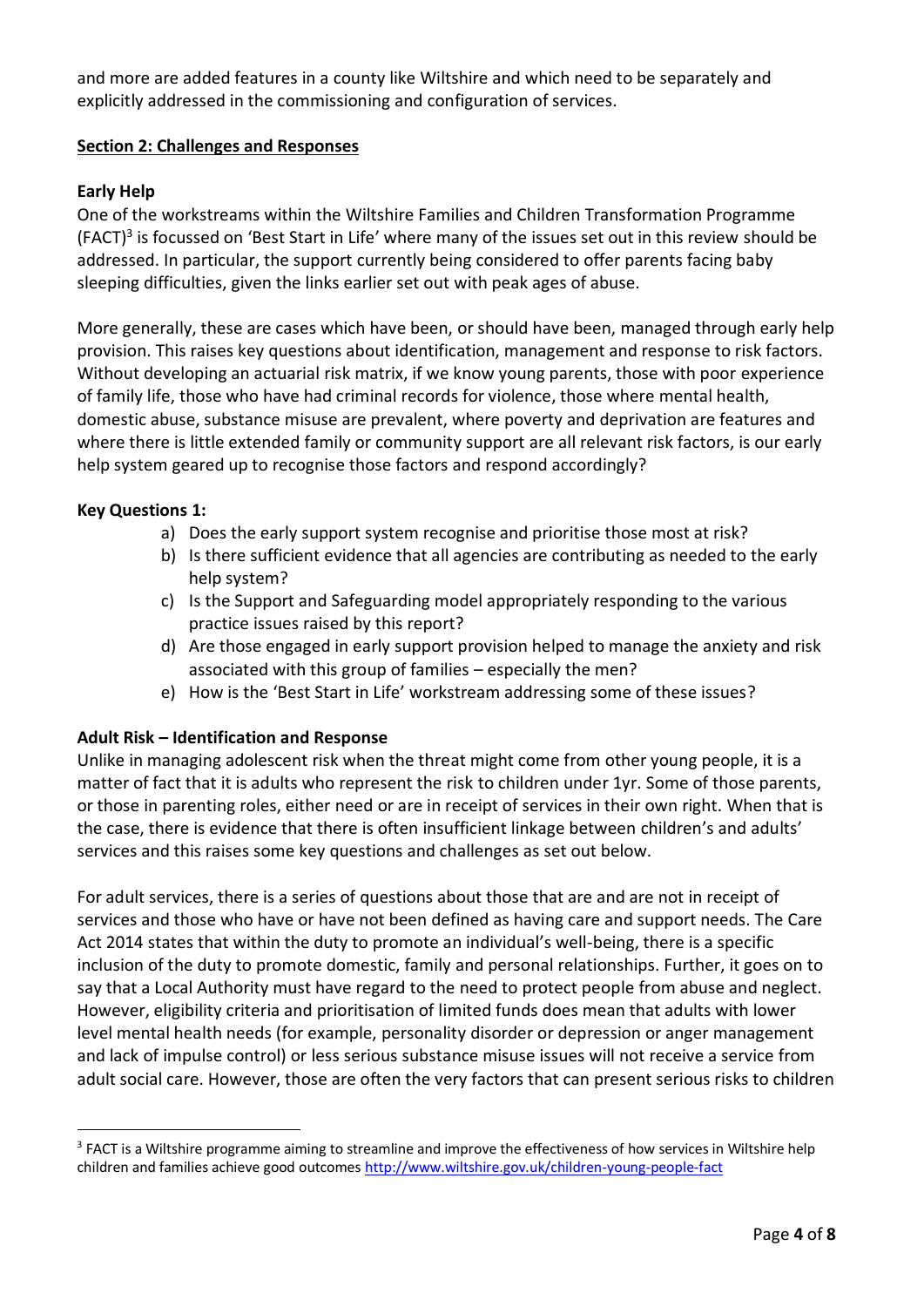and often warrant statutory intervention – in other words, they trigger children's services priority responses.

Put simply, adults who present the lowest level of needs to adult provision present the highest level of need to children's services and represent an enormous financial and service demand on the system as a whole – not to say on the children affected.

# **Adverse Childhood Experiences (ACEs**)

The concept of ACEs was developed in the USA and refers to the research on the prevalence and consequences of adverse childhood experiences and identifies a number (10) of key adverse experiences in childhood that can have a significant impact on later life-chances and health outcomes. They have gained some traction in this country. It is important that people's backgrounds are properly explored and understood and links to current behaviour made. Relationship-based practice requires an exploration of and understanding of parental histories and experiences and too many reviews, both locally and nationally evidence a lack of that exploration. Equally, adult facing services need to understand mental health or substance misuse issues in terms of the history of the adults concerned and respond accordingly.

However, there is a need to proceed with some caution. There is an increasing body of research and academic papers which set out concerns with and an over reliance on a deterministic approach to ACEs. For example, "A Critique of the Adverse Childhood Experiences Framework in Epidemiology and Public Health: Uses and Misuses" by Michelle Kelly-Irving\* and Cyrille Delpierre; Edwards et al (2017) 'The problem with 'ACEs': EY10039: Submission to the House of Commons Science and Technology Select Committee Inquiry into the evidence-base for early years intervention'.

**Trauma-informed Practice** is a related and practical approach to an understanding of ACEs. It requires practitioners to recognise the prevalence of early trauma and view current problems as maladaptive coping strategies. It incorporates core values of safety, trust, collaboration, choice, and empowerment underpinning the practice relationship between worker and parent. Recent reviews in Wiltshire have evidenced a lack of exploration of parents' histories. For example, in one case the initial referral to the Children's Centre stated that they had not had positive experiences of parenting and would need support. There is no evidence that this was explored by any agency, for example to understand the reasons for Father's alcohol misuse. In addition, the professional group did not demonstrate an understanding of addiction and the motivation or ability to change and risk trajectory related to this.

Experience is that often parents who are young and who have not had a positive experience of family life can present a greater risk than others. In particular, a number of them will have had some experience of the care system. Finally, some of the parents, especially the fathers/male carers may have had a criminal history and are known to the Police, Probation Services or the Prison Service.

These are not just key areas of challenges for adult services – they are equally so for children's services. In Wiltshire, for example, we have seen too much evidence of practitioner reliance on selfreporting of substance misuse treatment and progress. In addition, the behavioural impacts of addictive behaviour, the links with apparent 'disguised compliance', the ability to be convincing and to minimise impact of substance usage appears, from the reviews at least, to be not fully or thoroughly understood.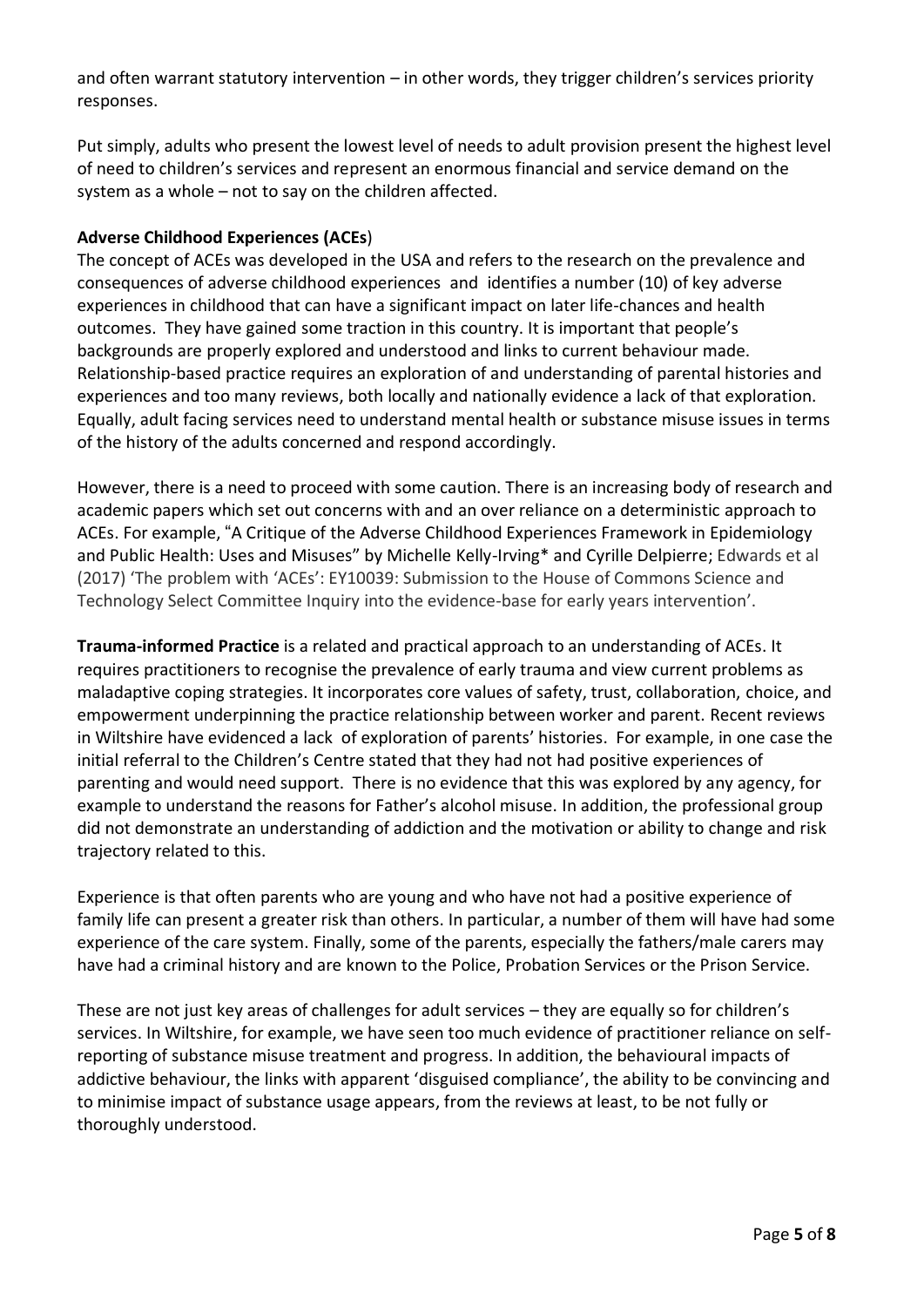In addition to the issues already set out, recent reviews in Wiltshire have highlighted the challenges of working cross border with neighbouring/other authorities and how this can impact on assessment, service provision, communication and information sharing. Again, these are not new challenges but are of particular relevance for under 1yrs. to ensure the quality of care is properly understood.

Two of the reviews were on babies who were born prematurely, underwent surgery after birth and required significant time in hospital. In one case this meant that the baby remained in hospital for 3 months post birth in a hospital in another county. Understanding our ability to be alert to the potential impact of this separation on attachment and assess its importance, particularly where the birth has resulted in health complications for Mother as well, is key. Fathers' attachment should also be considered more explicitly than recent cases suggest is happening and the broader invisibility of fathers in our work with families is discussed further in this report.

# **Key Questions 2:**

- a) Is it possible to devise a whole family eligibility and priority criteria across children's and adult services?
- b) Are we confident that the practice and operational linkages and joint working between children's services and adult facing services is as good as they can be and need to be?
- c) Are we confident that adult services know which of their service users are parents?
- d) Are they alert to the potential risk they present to the children in their care?
- e) Have they got a position balancing adult right to privacy and safety of the child?
- f) Do they understand the needs of those adults in terms of their histories of trauma and adverse experiences?
- g) Are the Police, the judicial system and NPS fully aware of how that history might impact on their ability to be safe carers and is the working relationships with children's safeguarding services robust enough? Are there identification and reporting systems in place on which we can be confident?
- h) Are the likely and predictable impacts of substance misuse or mental health or learning disability well enough understood by the children's workforce to enable them to fully assess and involve themselves with adults where these factors exist? For example, is the nature of addictive behaviour properly understood and how it might influence child care and engagement with professionals? How are managers and service leaders assured on these matters?
- i) For those that have had a history of care, to what extent is the care system preparing them for adulthood and supporting them in that role once children are born – especially as it relates to fathers? Does the corporate parenting in the County and the work of those involved (i.e. not just children's social care) address the role of care leavers as future parents?
- j) Are our services set up to meet the needs of families with premature babies or other health conditions?
- k) Are we alerted to the potential impact on attachment for parents where there is premature birth, babies with health or additional needs and additional health needs of the mother? Is this informing assessment and how we work with families and new parents? Is this considered as part of the perinatal mental health pathway?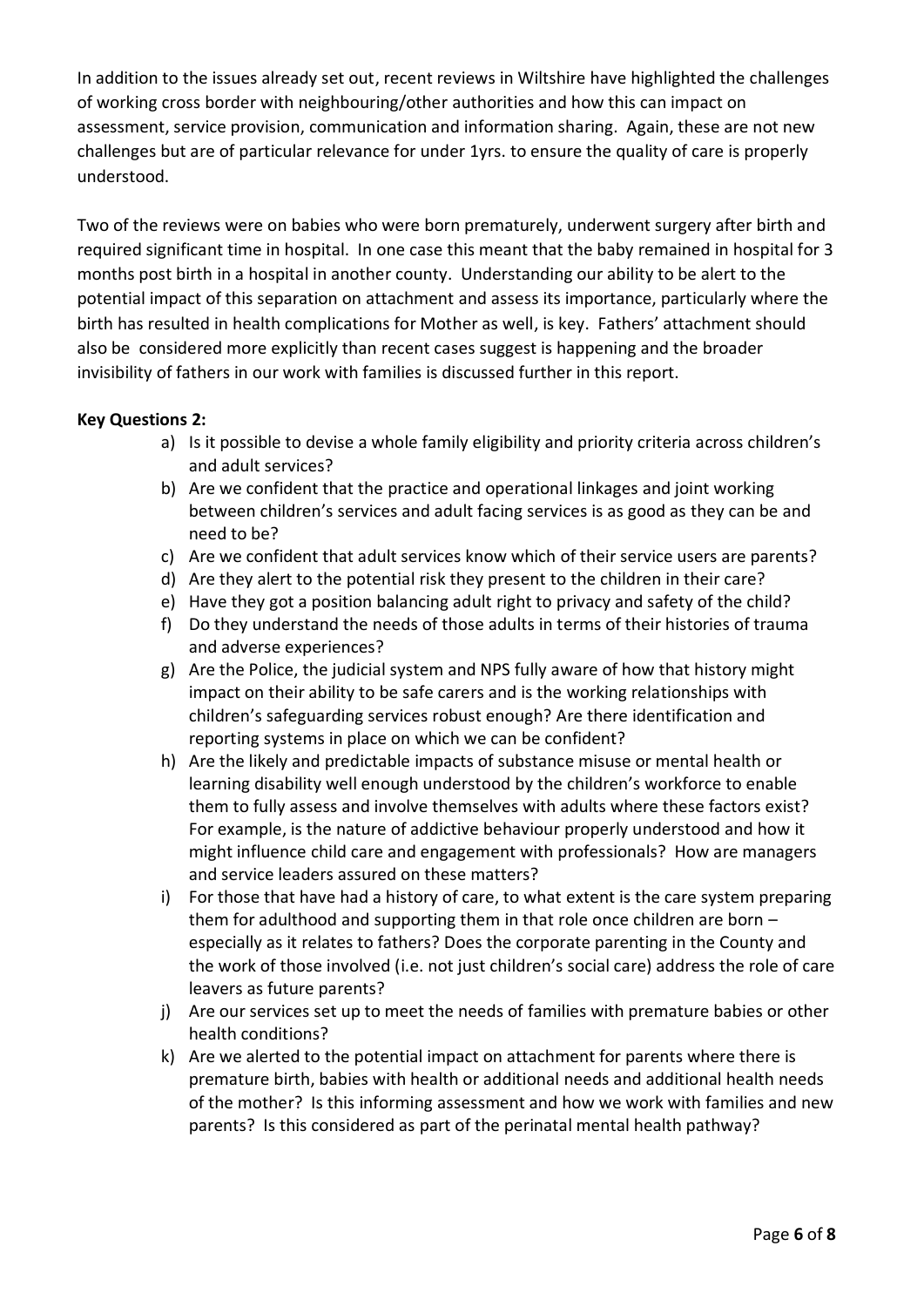# **Professional Curiosity and Disguised Compliance**

These concepts are often quoted as key features in SCRs, again both locally and nationally. It is increasingly accepted that the most effective safeguarding work is delivered via 'relationshipbased practice'. This may take many forms and use many different tools, for example signs of safety, motivational interviewing or systemic thinking. However, at the heart is a relatively simple notion that the core purpose of our front-line practitioners is to be able to develop significant and authentic relationships with those with whom they are working and then be able to use those relationships to help drive change and improve safety for those at risk. If that is accepted, then it follows that to do that effectively, being curious and asking the second question is what we expect of all our practitioners. Labelling that as 'professional curiosity' can have the (unintended) consequence of separating it out as a specific and separate task or skill rather than being the job itself.

Disguised compliance implies a deviousness on behalf of families which might hinder the forming of those effective relationships. Accepting that, some families will have an experience of the state and of welfare agencies as not being helpful to them, having a fear (often legitimate) that their children might be removed, that they might start from a position of mistrust of practitioners – these are part of the conditions within which those working relationships must be built. Labelling that often understandable reaction as 'disguised compliance' is not always helpful – better to think of it as part of the challenge of forming and sustaining effective relationships with families that can be used to drive change.

#### **Invisible and Unassessed Fathers**

In Wiltshire, as nationally, we are faced with the somewhat contradictory position where those who cause the most harm are also those who are the least engaged, understood, confronted or worked with. Overwhelmingly, it is men who commit the violence to babies and it is men who are nearly always absent from the work and from service provision. Fathers are often seen in a completely binary way - either good, supportive and caring or bad, a threat and a risk and to be avoided. Typically, we do not develop rounded balanced assessments of them and their histories, their abilities and willingness to be a good parent, their challenges, support networks like we would more normally do with mothers. Work with fathers, or the lack of it, comes up in SCR after SCR.

#### **Domestic Abuse and Coercive Control**

Working with men/fathers inevitably relates to working where domestic abuse and especially coercive control is a central factor. SCRs both nationally and locally expose a continuing gap in the extent to which domestic abuse is properly and comprehensively understood. In particular, an unacceptably low understanding of the extent to which it routinely takes away options and power for the mother and impacts on her ability to care for and protect her children.

Reports continue to evidence a 'mother-blaming' approach, talk about 'a relationship characterised by domestic abuse' (rather than he was abusive, she was a victim of abuse). Domestic abuse is still too frequently mislabelled in child protection conferences as 'emotional abuse'. Equally, the system can get side-tracked with concerns about women who might abuse or relationships that are characterised by abuse on both sides. Without doubt, both things can be true – but the vast majority of domestic abuse is perpetrated by men against women. Language is important. If we describe risks accurately and explicitly, response and practice can be better and more accurately targeted. The correlation between violent adults and potential violence to children is not being routinely considered.